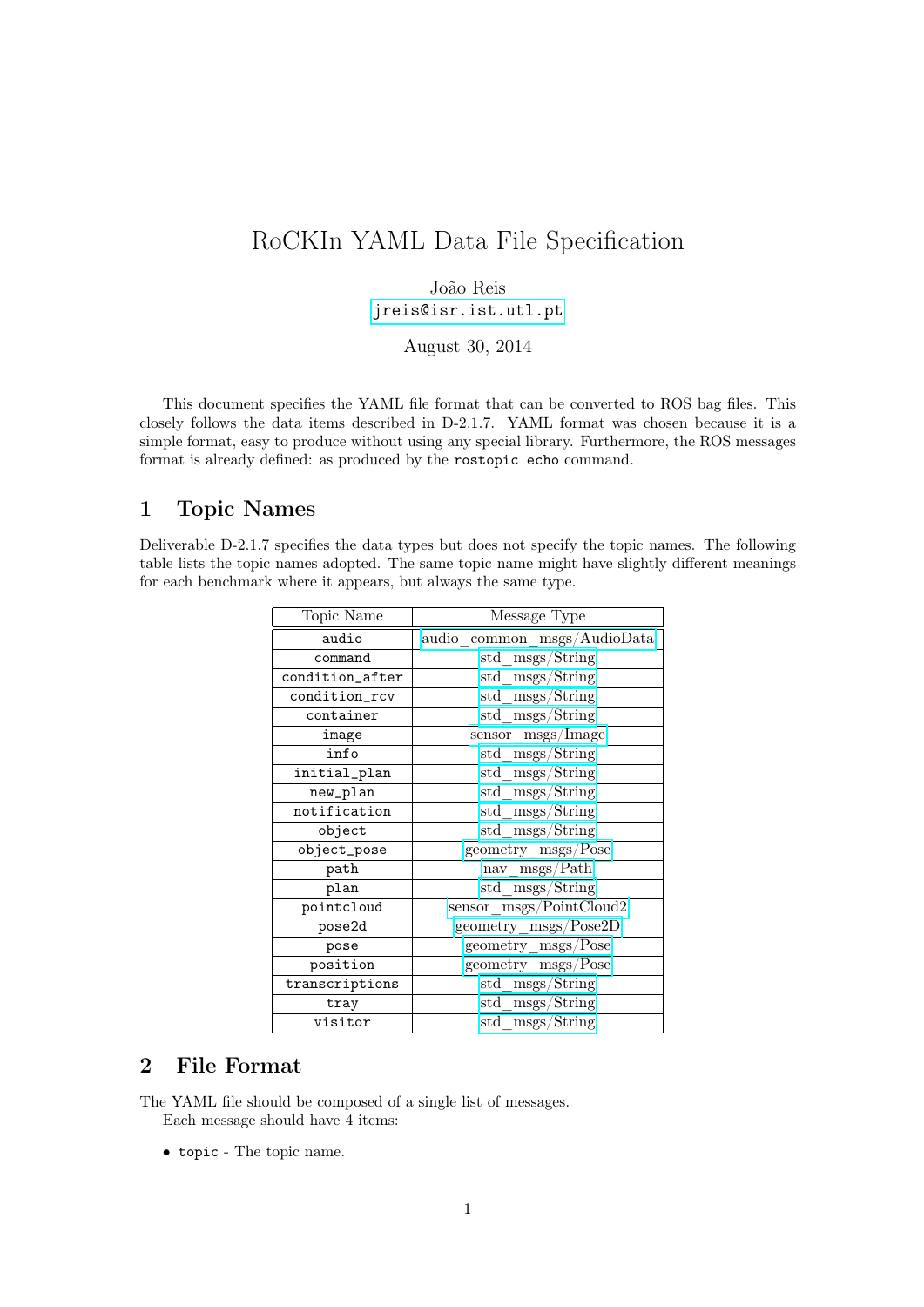- secs Timestamp of the message, in number of seconds since 1970.
- nsecs Nanoseconds component of the timestamp.
- message The message, according to the topic type.

The message should be formatted in YAML, according to its structure. This is the same as the output of rostopic echo. However, binary fields may be specified in base 64 encoding for much smaller files. You can copy the file src/base64.hpp to your project, it depends only on boost to encode base 64.

### 3 Example File

```
- topic: pose2d
 secs: 1397024209
 nsecs: 156423000
 message:
  x: 5.5
  y: 6
  theta: 6.4
- topic: image
 secs: 1397024210
 nsecs: 53585000
 message:
  header:
    seq: 306
    stamp:
      secs: 1397024210
      nsecs: 53585000
    frame id: ''
  height: 4
  width: 4
  encoding: bgr8
  is_bigendian: 0
  step: 12
  data:
     !!binary JaU8JY0kGXUIAZ0UDWzgAXjgAb0kIglwbkGsnkWwoiWUfiGUhi2olhmUgc1YRaUw
```
# 4 Topics per Benchmark

## 4.1 @Home Task Benchmark 1

| Topic Name | Message Type                |
|------------|-----------------------------|
| audio      | audio common msgs/AudioData |
| command    | std msgs/String             |
| pose2d     | geometry msgs/Pose2D        |
| pose       | geometry msgs/Pose          |
| image      | sensor msgs/Image           |
| pointcloud | sensor msgs/PointCloud2     |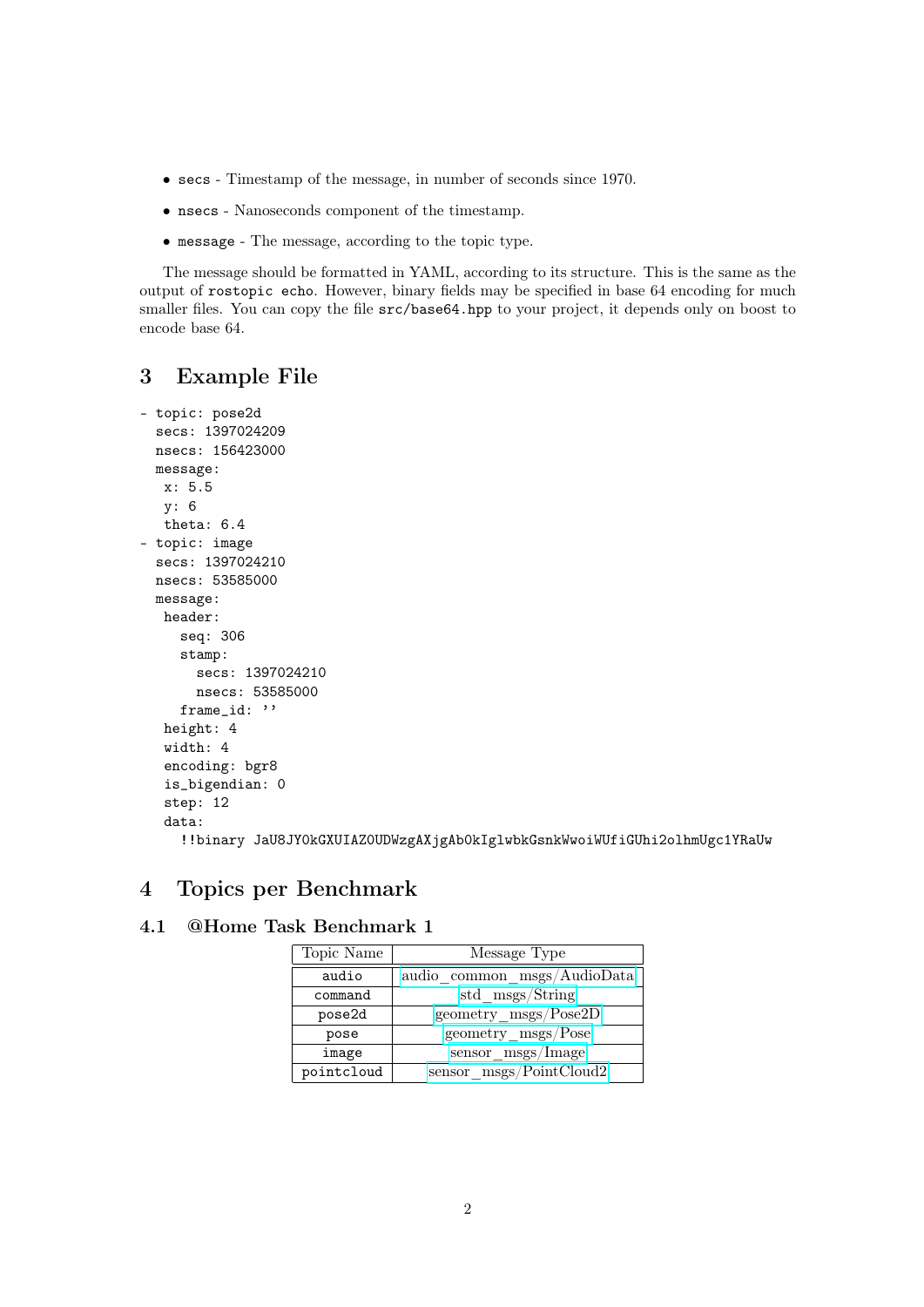#### 4.2 @Home Task Benchmark 2

| Topic Name   | Message Type                |
|--------------|-----------------------------|
| command      | std msgs/String             |
| pose2d       | geometry msgs/Pose2D        |
| pose         | geometry msgs/Pose          |
| visitor      | std msgs/String             |
| audio        | audio common msgs/AudioData |
| notification | std msgs/String             |

### 4.3 @Home Task Benchmark 3

| Topic Name | Message Type                           |
|------------|----------------------------------------|
| pose2d     | $geometry$ msgs/Pose2D                 |
| pose       | $geometry_{\rm}$ <sub>msgs</sub> /Pose |

# 4.4 @Work Task Benchmark 1

| Topic Name | Message Type      |
|------------|-------------------|
| tray       | std msgs/String   |
| container  | std msgs/String   |
| image      | sensor msgs/Image |
| path       | nav msgs/Path     |

#### 4.5 @Work Task Benchmark 2

| Topic Name                    | Message Type      |
|-------------------------------|-------------------|
| path                          | nav msgs/Path     |
| condition\_rcv                | std msgs/String   |
| command                       | std msgs/String   |
| $condition$ <sub>-after</sub> | std msgs/String   |
| image                         | sensor msgs/Image |

#### 4.6 @Work Task Benchmark 3

| Topic Name    | Message Type         |
|---------------|----------------------|
| initial\_plan | std msgs/String      |
| path          | nav msgs/Path        |
| notification  | std msgs/String      |
| $new\_{plan}$ | std msgs/String      |
| pose2d        | geometry msgs/Pose2D |
| pose          | geometry msgs/Pose   |

# 4.7 @Home Functional Benchmark 1

| Topic Name   | Message Type            |
|--------------|-------------------------|
| object       | std msgs/String         |
| object\_pose | geometry msgs/Pose      |
| image        | sensor msgs/Image       |
| pointcloud   | sensor_msgs/PointCloud2 |